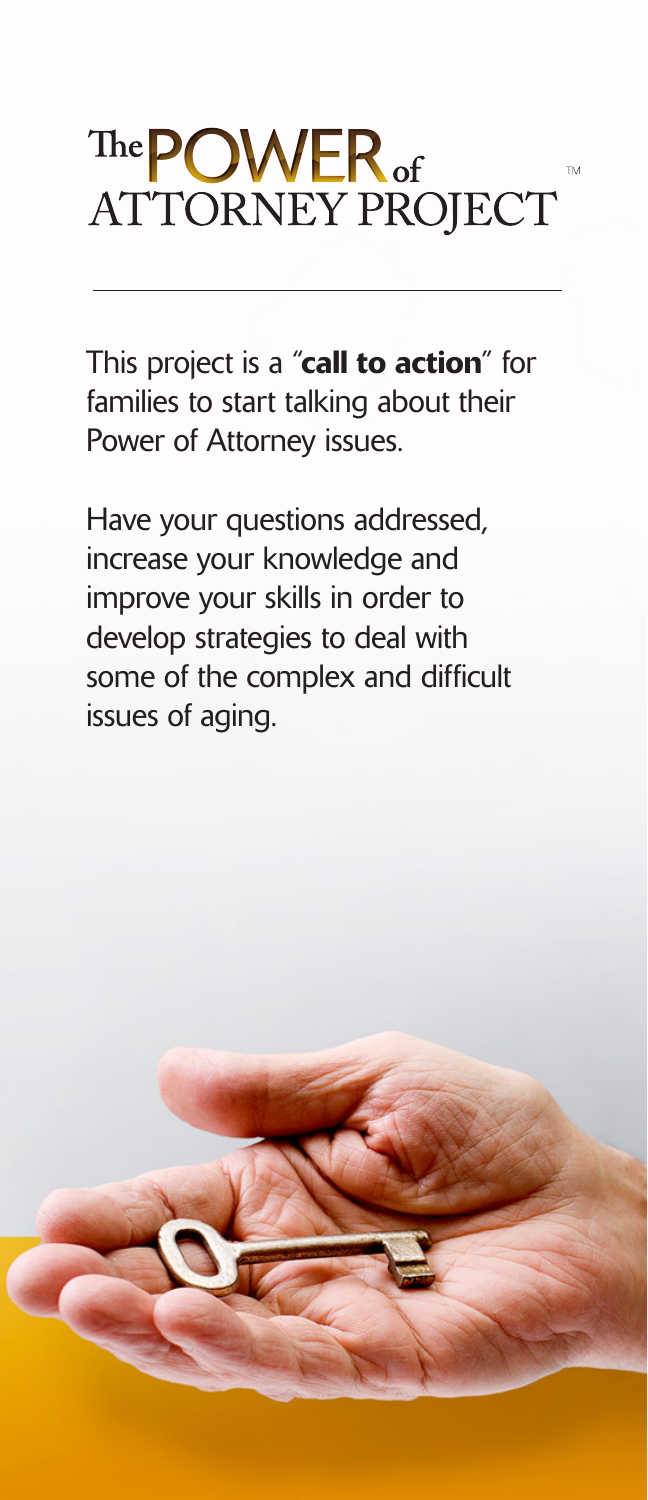#### **A Public Education Project**

This national, public education project brings together a wide variety of experts from various disciplines to educate adult children and seniors about Power of Attorney issues including:

- Moral and ethical issues
- The importance of family conversations
- Care Options
- Insurance Options
- Funereal Planning
- Financial Issues
- Legal Issues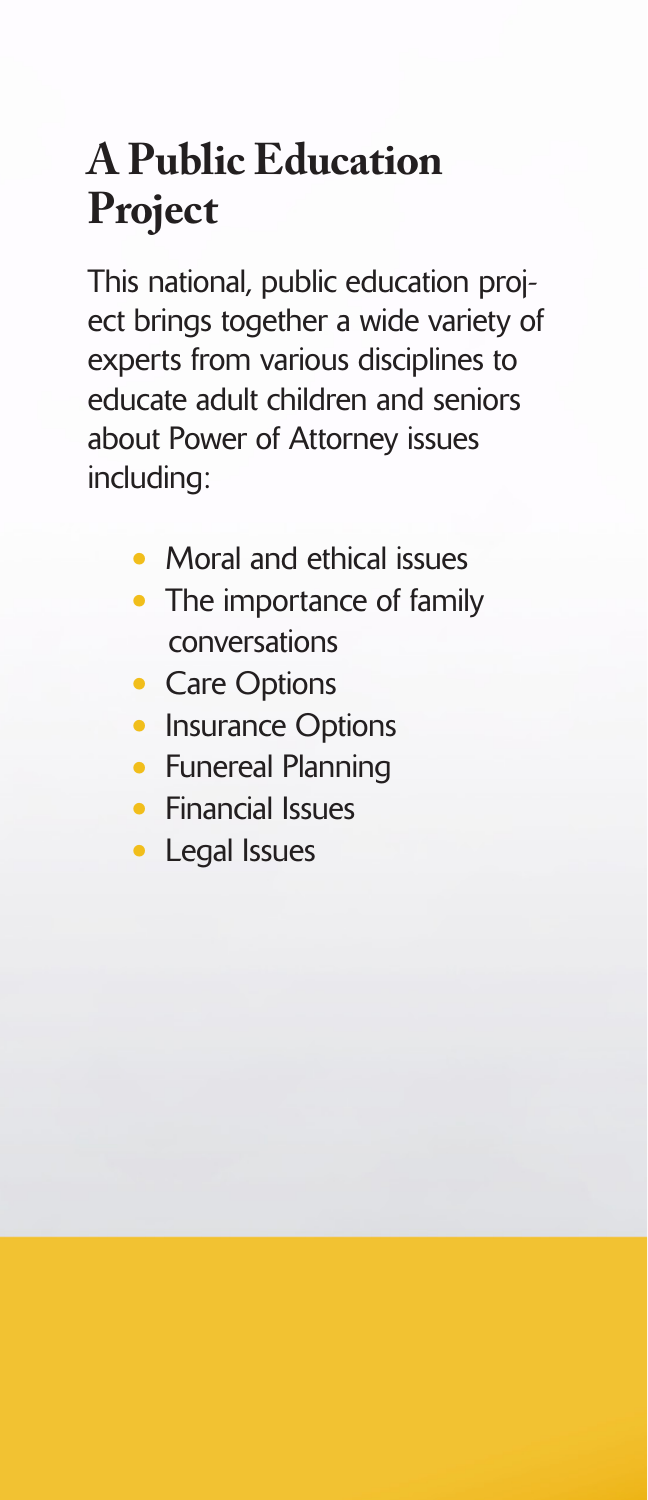#### The project topics are **wide-ranging and include:**

### **Legal Issues**

- POA Basics
- Estate Planning
- Capacity
- An issue of rights vs. duties
- Appointing multiple people: Benefits and Pitfalls
- Last rights: The dignity of a good death
- Avoiding litigation

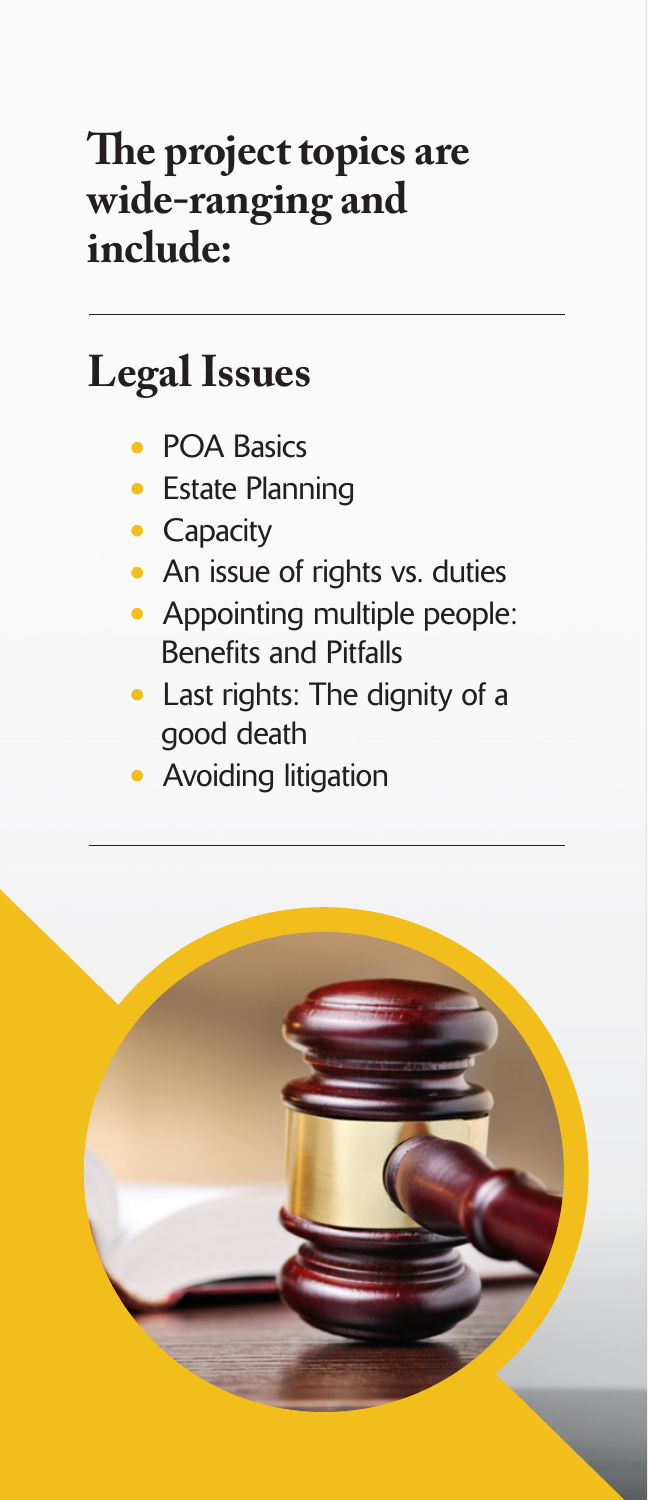#### **Financial Issues**

- The importance of record keeping
- Working with a bank
- Tax Information for Substitute Decision Makers
- Predatory marriages with seniors
- Pre-planning funerals
- The costs of care
- Long term care insurance

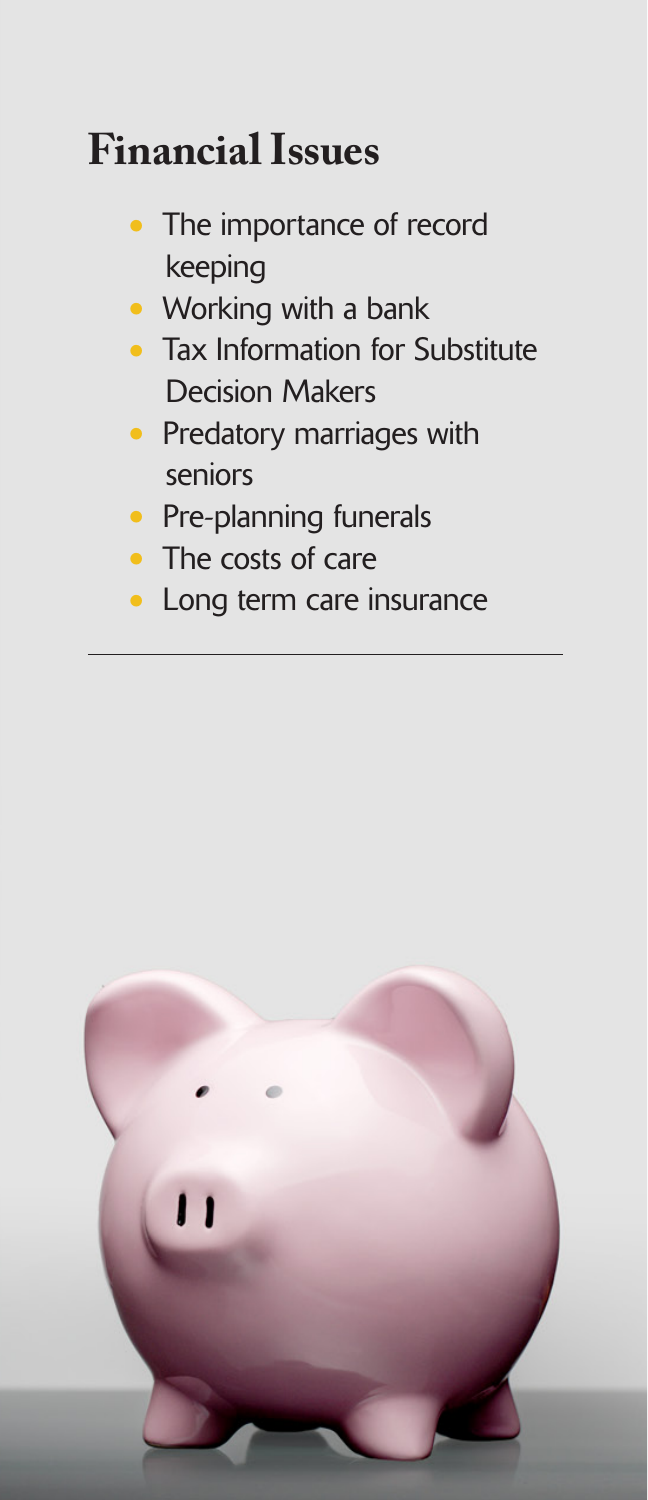#### **Elder Abuse Issues**

- What are the signs and symptoms
- How to recognize abuses
- What to do if you are a victim of abuse
- What to do if you suspect abuse
- The role of the police
- Community Resources

**Want to learn more? Visit our website to listen to our podcasts, watch the videos and join the conversation.**

**www.caregivingmatters.ca**